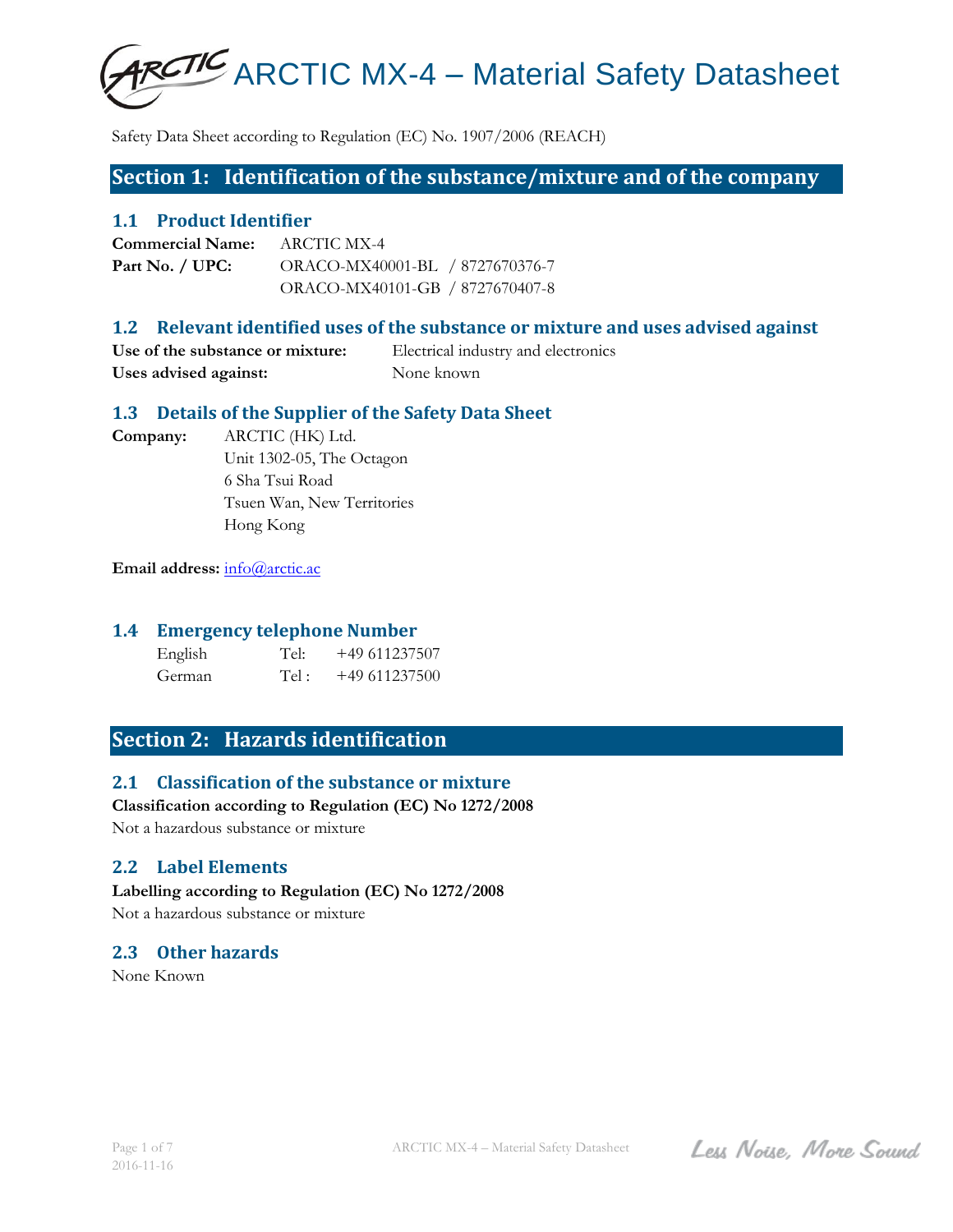

## **Section 3: Composition/information on Ingredients**

**Chemical characterization:** Silicone compound

| Name                    | CAS-No.    | EINECS/           | <b>REACH</b> | Conc.               | Classification |
|-------------------------|------------|-------------------|--------------|---------------------|----------------|
|                         |            | <b>ELINCS No.</b> | Reg. No.     | $(\frac{0}{w} w/w)$ |                |
| Methyl Silicone         | 63148-62-9 |                   | $ -$         | $40 - 45$           |                |
| Alumina Oxide           | 1344-28-1  |                   | 215-691-6    | >50                 |                |
| Monocrystalline Diamond | 7782-40-3  |                   | 231-953-2    | $5-10$              |                |

For the full text of the H-Statements mentioned in this Section, see Section 16.

CLP classifications are based on all current available data including from known international organizations. These classifications are subject to revision as more information becomes available.

## **Section 4: First aid measures**

### **4.1 Description of first aid measures**

| <b>Protection of first-aiders:</b> | No special precautions are necessary for first aid-responders. |
|------------------------------------|----------------------------------------------------------------|
| If inhaled:                        | If inhaled, remove to fresh air.                               |
|                                    | Get medical attention if symptoms occur.                       |
| In case of skin contact:           | Wash with water and soap as a precaution.                      |
|                                    | Get medical attention if symptoms occur.                       |
| In case of eye contact:            | Flush eyes with water as a precaution.                         |
|                                    | Get medical attention if symptoms occur.                       |
| If swallowed:                      | If swallowed, DO NOT induce vomiting.                          |
|                                    | Get medical attention if symptoms occur.                       |
|                                    | Rinse mouth thoroughly with water.                             |
|                                    |                                                                |

# **4.2 Most important symptoms and effects, both acute and delayed**

None known

## **4.3 Indication of any immediate medical attention and special treatment needed**

**Treatment :** Treat symptomatically and supportively

## **Section 5: Firefighting measures**

## **5.1 Extinguishing media**

**Suitable extinguishing media:** Water spray

Alcohol-resistant foam Carbon Dioxide (CO2) Dry Chemical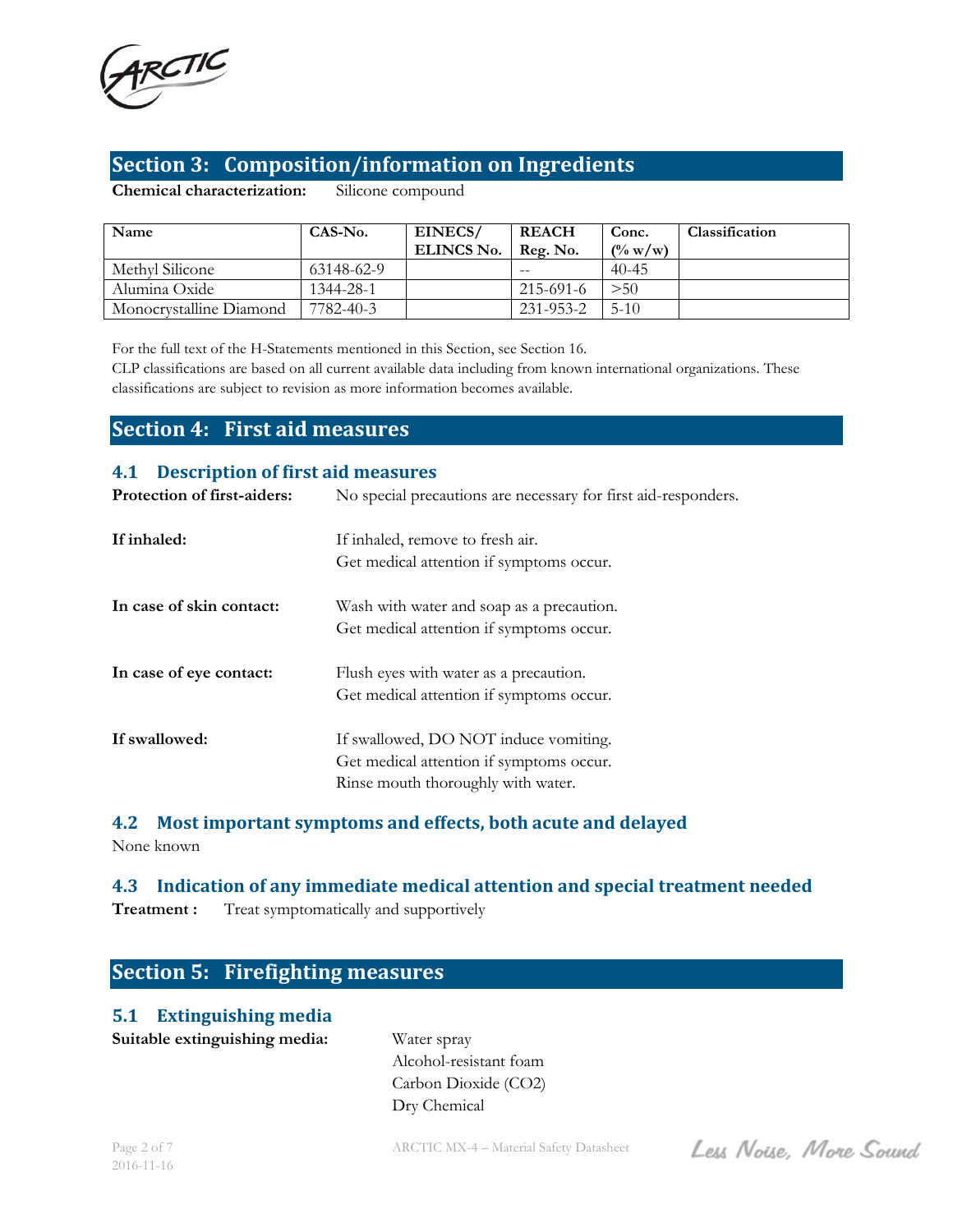ARCTIC

**Unsuitable Extinguishing media :** None known

## **5.2 Special hazards arising from the substance or mixture**

| Specific hazards during fire fighting: | Exposure to combustion products may be a hazard to health. |
|----------------------------------------|------------------------------------------------------------|
| Hazardous combustion products:         | Carbon oxides and traces of incompletely burned carbon     |
|                                        | compounds                                                  |
|                                        | Silicon oxides                                             |
|                                        | Formaldehyde                                               |
|                                        | Hydrogen                                                   |
|                                        | Metal oxides                                               |

### **5.3 Advice for firefighters**

|                                 | Special protective equipment for firefighters: Wear self-contained breathing apparatus for firefighting if<br>necessary. Use personal protective equipment.                                                                                               |
|---------------------------------|-----------------------------------------------------------------------------------------------------------------------------------------------------------------------------------------------------------------------------------------------------------|
| Specific extinguishing methods: | Use extinguishing measures that are appropriate to local<br>circumstances and the surrounding environment.<br>Use water spray to cool unopened containers.<br>Remove undamaged containers from the fire area if it is<br>safe to do so.<br>Evacuate area. |

## **Section 6: Accidental release measures**

**6.1 Personal precautions, protective equipment and emergency procedures**  Wear proper protective equipment.

## **6.2 Environmental precautions**

Do not allow large quantities to enter drains or surface waters.

## **6.3 Methods and materials for containment and cleaning up**

Scrape up and place in a container fitted with a lid. The spilled product produces an extremely slippery surface.

## **Section 7: Handling and Storage**

#### **7.1 Advice on safe handling**

General ventilation is recommended. Local ventilation is recommended. Avoid eye contact. Do not breathe vapour. Do not empty into drains.

## **7.2 Advice on storage**

Do not store with oxidizing agents.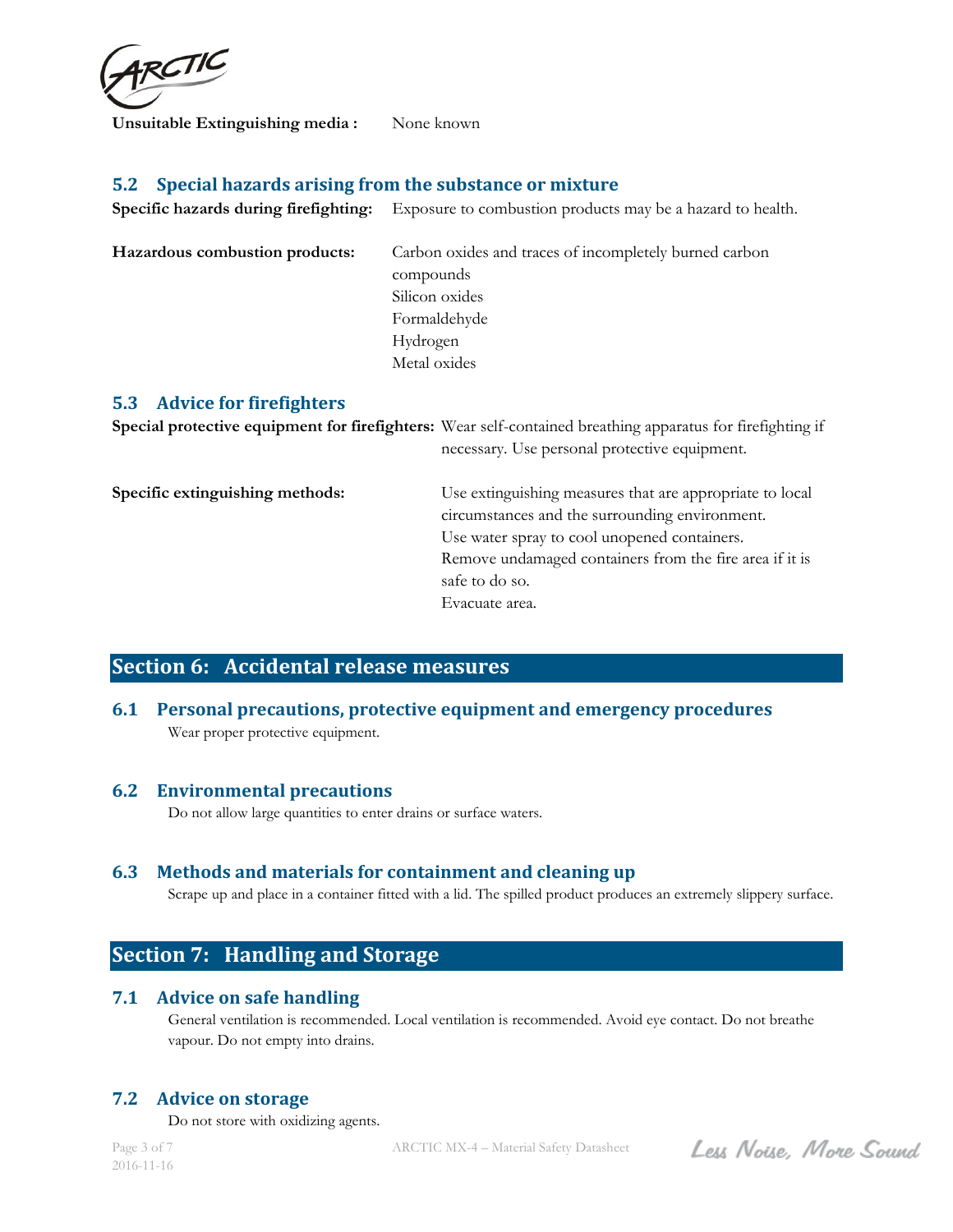

Storage temperature : minimum -25 °C, maximum 50 °C

### **7.3 Specific uses**

Refer to technical data sheet available on request.

## **Section 8: Exposure Controls / Personal Protection**

## **8.1 Control parameters**

| Name                    | -INO<br>- A3 - 1 | Exposure Limits                                       |
|-------------------------|------------------|-------------------------------------------------------|
| Decamethvitetrasiloxane | 1-62-8<br>141.   | 78h<br>ARCTIC<br>200<br>TW<br>- ppm<br>recommendation |

## **8.2 Exposure controls**

**Engineering Controls :** Ventilation : Refer to Section 7.1

#### **Personal protection equipment**

| Respiratory protection : | Suitable respiratory protection should be worn if the product is used in<br>large quantities, confined spaces or in other circumstances where the<br>OEL may be approached or exceeded.      |
|--------------------------|----------------------------------------------------------------------------------------------------------------------------------------------------------------------------------------------|
|                          | Depending on the working conditions, wear a respiratory mask with<br>filter(s) A or use a self-contained respirator.                                                                         |
|                          | The choice of a filter type depends on the amount and type of chemical<br>being handled in the workplace. Regarding filter characteristics, contact<br>your respiratory protection supplier. |
| Hand protection :        | Gloves are not normally required.                                                                                                                                                            |
| Eye/face protection :    | Safety glasses should be worn.                                                                                                                                                               |
| Skin protection :        | Protective equipment is not normally necessary.                                                                                                                                              |
| Hygiene measures :       | Exercise good industrial hygiene practice. Wash after handling, especially<br>before eating, drinking or smoking.                                                                            |
| Additional information:  | These precautions are for room temperature handling. Use at elevated<br>temperature or aerosol/spray applications may require added precautions.                                             |

#### **Environmental exposure controls**

Refer to section 6 and 12.

| Form:         |
|---------------|
| Colour :      |
| Odour:        |
| Flash point : |

Grease Grey. **Odour** : None **Flash point :** > 100 °C (Seta Closed Cup)

Less Noise, More Sound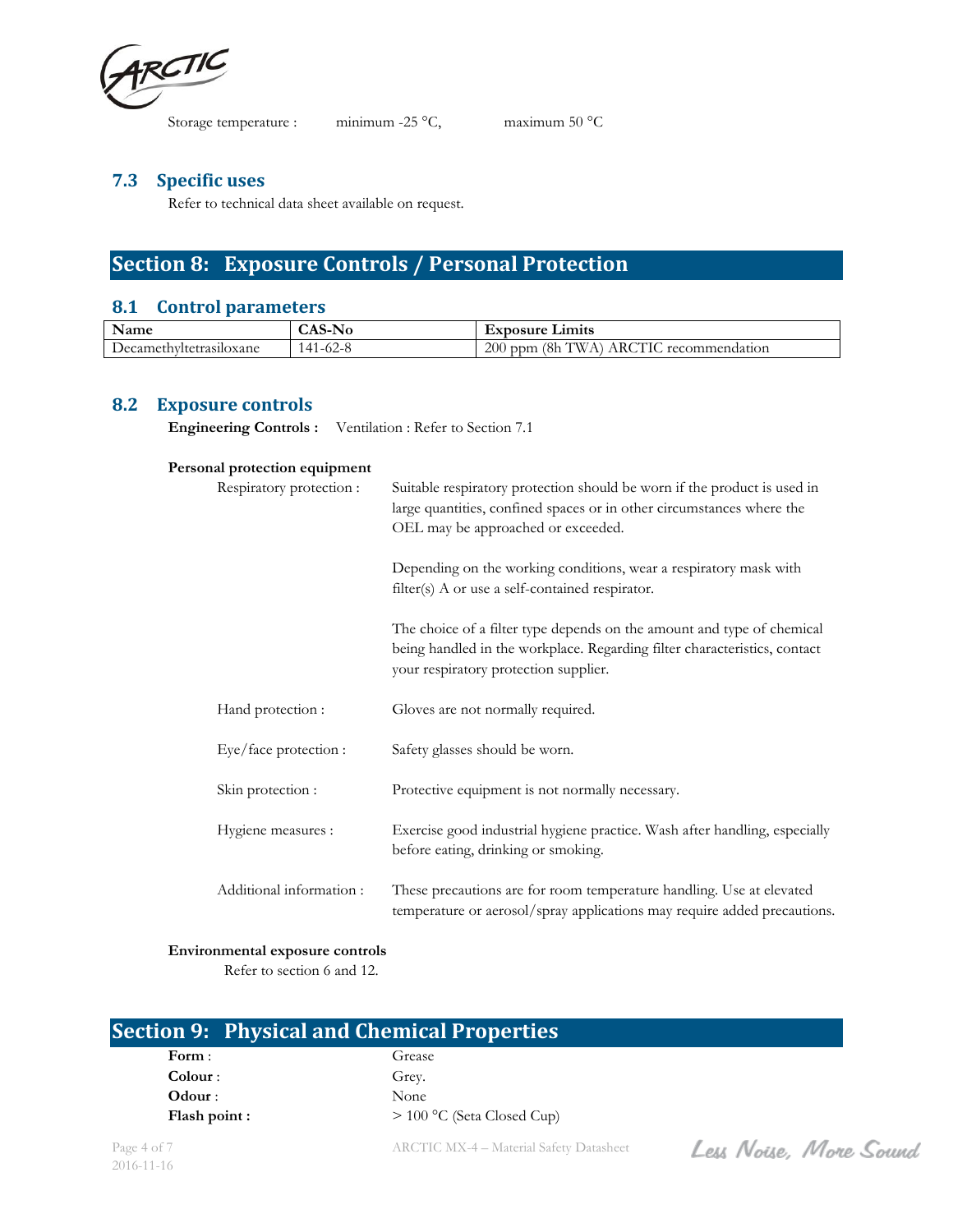

| <b>Explosive properties :</b>         | No   |
|---------------------------------------|------|
| Specific Gravity (@25 $^{\circ}$ C) : | 2.50 |
| Oxidizing properties :                | No.  |

The above information is not intended for use in preparing product specifications. Contact ARCTIC before writing specifications.

## **Section 10: Stability and Reactivity**

#### **10.1 Reactivity :**

None known.

#### **10.2 Stability :**

Stable under normal usage conditions.

## **10.3 Possibility of hazardous reactions**

None known.

#### **10.4 Conditions to avoid :**

None established.

## **10.5 Materials to avoid :**

Can react with strong oxidising agents.

#### **10.6 Hazardous decomposition products**

Thermal breakdown of this product during fire or very high heat conditions may evolve the following decomposition products: Silica. Carbon oxides and traces of incompletely burned carbon compounds. Formaldehyde. Metal products.

## **Section 11: Toxicological Information**

#### **11.1 Acute toxicity:**

| On contact with eyes : | May cause temporary discomfort.           |
|------------------------|-------------------------------------------|
| On skin contact:       | No adverse effects are normally expected. |
| If inhaled :           | No adverse effects are normally expected. |
| On ingestion :         | No adverse effects are normally expected. |

## **11.2 Chronic toxicity:**

| On skin contact: | No adverse effects are normally expected. |
|------------------|-------------------------------------------|
| If inhaled :     | No adverse effects are normally expected. |
| On ingestion :   | No adverse effects are normally expected. |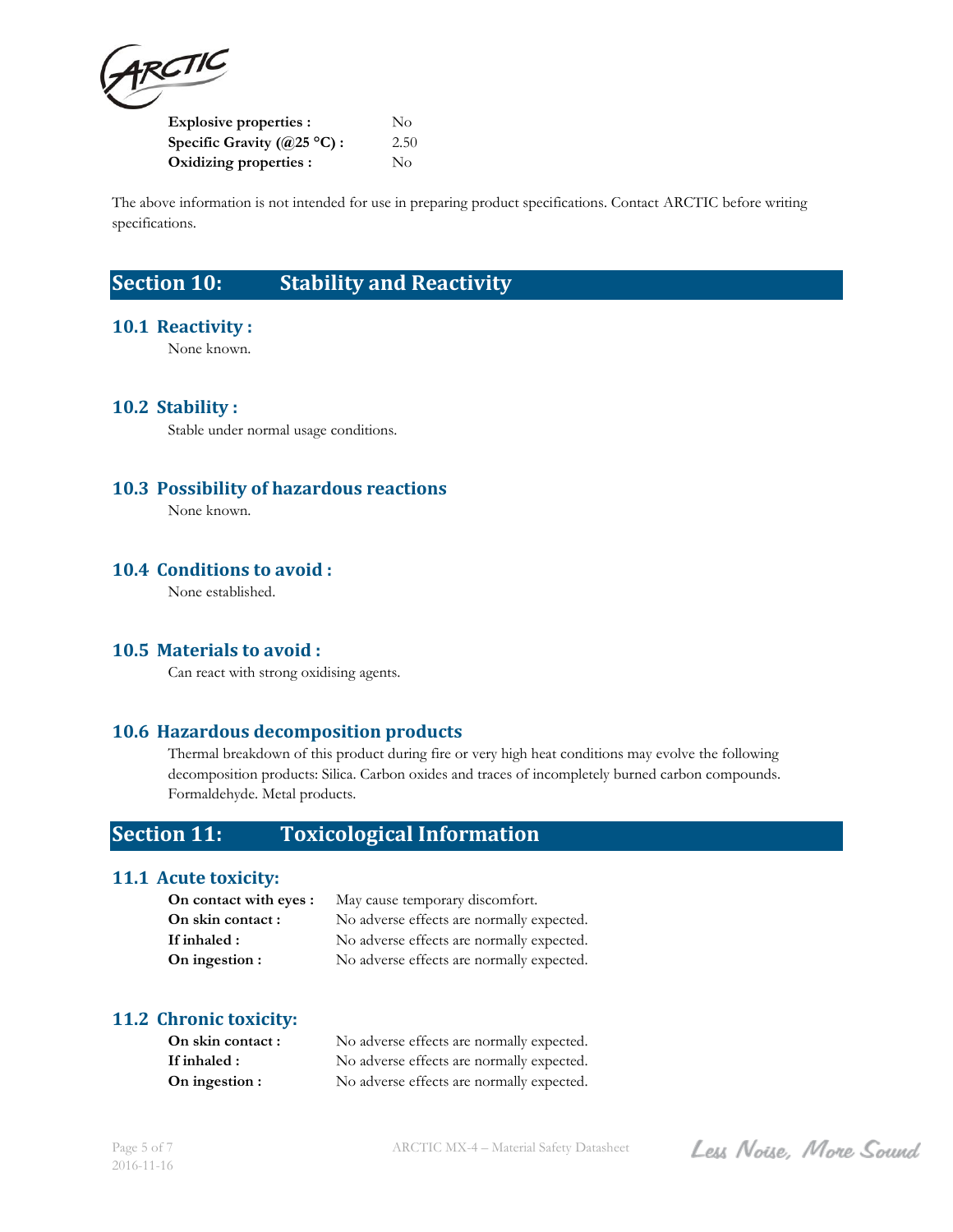ARCTIC

## **11.3 Toxicokinetics, metabolism and distribution**

No specific information is available.

## **Section 12: Ecological Information**

### **12.1 Ecotoxicity effects**

No adverse effects on aquatic organisms are predicted.

## **12.2 Persistence and degradability**

Solid material, insoluble in water. No adverse effects are predicted.

## **12.3 Bioaccumulation**

No bioaccumulation potential.

## **12.4 Release to waters / Mobility in soil**

Fate and effects in waste water treatment plants: No adverse effects on bacteria are predicted.

## **Section 13: Disposal Considerations**

#### **Product and packaging disposal**

Dispose of in accordance with local regulations. According to the European Waste Catalogue, Waste Codes are not product specific, but application specific. Waste codes should be assigned by the user, preferably in discussion with the waste disposal authorities.

## **Section 14: Transport Information**

#### **Road / Rail (ADR/RID)**

Not subject to ADR/RID.

#### **Sea transport (IMDG)**

Not subject to IMDG code.

**Air transport (IATA)**

Not subject to IATA regulations.

## **Section 15: Regulatory Information**

## **15.1 Safety, health and environmental regulations/legislation specific for the substance or mixture**

#### **Status**

| EINECS: | All ingredients listed, exempt or notified (ELINCS).                                                                                                                                                                                                |
|---------|-----------------------------------------------------------------------------------------------------------------------------------------------------------------------------------------------------------------------------------------------------|
| TSCA:   | All chemical substances in this material are included on or exempted from listing on<br>the Toxic Substances Control Act 8(b) Inventory. One or more chemical substances<br>in this material meet the polymer exemption criteria in 40 CFR 723.250. |

Page 6 of 7 ARCTIC MX-4 – Material Safety Datasheet